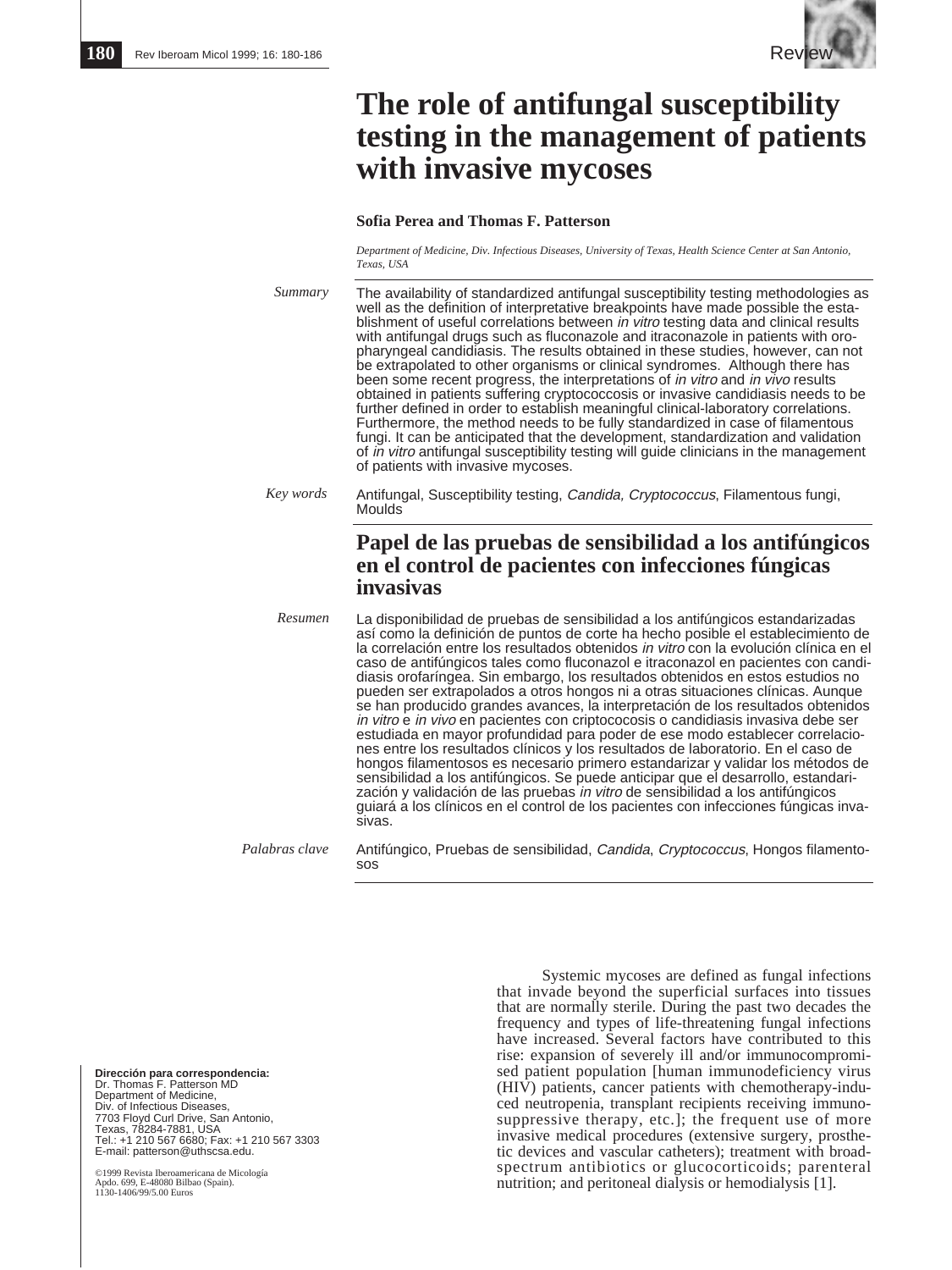Infections due to genera *Candida* and *Aspergillus* are important causes of morbidity and mortality in these population, representing 90% of all fungal infections [2]. In case of *Candida*, the rates of candidemia are increasing worldwide, representing the fourth most common nosocomial bloodstream infection in the United States [3,4]. Systemic candida infections are associated with a high mortality rate (38%), and a prolongation of hospital stay. Currently, *Candida albicans* accounts for approximately 50-60% of all nosocomial infections, although a noticeably shift in the species towards yeasts other than *C. albicans* (*Candida tropicalis*, *Candida krusei*, *Candida parapsilosis*, *Candida glabrata*) has occurred. Even though non-*C. albicans* species are considered less invasive and virulent than *C. albicans*, some species are inherently less susceptible to common antifungals which make them less amenable to treatment [5-8]. Mucosal *Candida* infection is a very common presentation in case of HIV patients. In HIV infected patients, other fungal infections such as cryptococcal meningitis, systemic endemic mycoses are also present, having an increased incidence with the progression of the HIV infection and reduction of the CD4 lymphocyte count [9,10]. In case of aspergillosis, although less frequent than candidiasis, it is associated with the highest mortality rate (27-77%) in severely immunocompromised populations such as patients undergoing allogenic bone marrow transplantation [11-14]. Several other less common fungi are becoming increasingly recognized as the source of deep fungal infections such as zygomycetes (*Rhizopus arrhizus*, *Absidia corymbifera*, and *Rhizomucor pusillus*), *Fusarium* spp., *Trichosporon beigelii*, *Blastoschizomyces capitatus*, and *Scedosporium* spp., *Acremonium* spp., *Malassezia furfur* and dematiaceous fungi [15-21].

This increase in the rate of opportunistic fungal infections has been accompanied by the development of new, less toxic and systemically active antifungal agents that represent therapeutic alternatives to amphotericin B such as fluconazole, itraconazole, the various amphotericin lipid formulations [amphotericin B lipid complex (Abelcet), amphotericin B colloidal dispersion (Amphocil), liposomal Amphotericin B (Ambisome)]; the new triazoles [voriconazole, SCH 56592, BMS-207147]; antifungals with new targets such as: echinocandines and pneumocandins (LY303366 and MK-0991); pradimicins (BMS 181184), and nikkomycin [22,23]. With the proliferation of antifungal agents, therapeutic options are more numerous, and the clinician must now select an agent which represents the best treatment strategy for a given patient. However, the growing number of reports on the development of drug resistance to one or more antifungal agents makes this decision more difficult [24-27].

In this review, we try to provide an overview of the development of standardized methodology for antifungal susceptibility testing, the establishment of interpretative breakpoints and its clinical application for the treatment of invasive mycoses.

In case of fungal infections, the ideal situation for clinicians would be to guide their antifungal therapeutic choice using the local epidemiological patterns of antifungal susceptibility testing. Certainly, the need to know whether a fungus causing invasive disease is susceptible or resistant to the antifungal selected is becoming increasingly important. But unlike antibacterial susceptibility testing, reliable antifungal susceptibility testing is still not commonly available in many laboratories. A decade ago, antifungal susceptibility testing was only occasionally performed and had not been carefully developed and standardized. This fact was translated into a very poor reproducibility and agreement of results obtained in intralaboratory and interlaboratory testing was not acceptable. In 1983, the National Committee for Clinical Laboratory for Clinical Laboratory Standards (NCCLS) responded to these problems by establishing a subcommittee to develop standardized antifungal susceptibility testing procedures that focused on broth-based methodologies with defined media. A number of investigators collaborated both independently and in cooperation with the Subcommittee to determine the role of different variables such as inoculum size, inoculum preparation, medium composition (liquid versus solid media), incubation time, temperature, volume, and endpoint definition in the standardization of the technique [28-33].

As a result of all these experiments, in 1997, the NCCLS approved the methodology for the standardization of broth-based macrodilution and microdilution methods for determination of the susceptibility of *Candida* species and *Cryptococcus neoformans* against amphotericin B, flucytosine, ketoconazole, itraconazole, and fluconazole [34]. This document, called M27-A and titled "Reference Method for Broth Dilution Antifungal Susceptibility Testing of Yeast" addressed the selection and preparation of antifungal agents, the implementation and interpretation of test procedures, as well as the quality control requirements for susceptibility testing of yeasts that cause invasive fungal infections (Table 1). Numerous studies using this methodology demonstrated interlaboratory reproducibility similar to that of antibacterial susceptibility testing [35,36].

**Table 1**. Summary of the M27-A methodology developed by the NCCLS for standardization of antifungal susceptibility testing for yeasts. \_\_\_\_\_\_\_\_\_\_\_\_\_\_\_\_\_\_\_\_\_\_\_\_\_\_\_\_\_\_\_\_\_\_\_\_\_\_\_\_\_\_\_\_\_\_\_\_\_\_\_\_\_\_\_\_\_\_\_\_

| Factor                                     | M27-A methodology                                                                                                                                                                                                                                                                           |
|--------------------------------------------|---------------------------------------------------------------------------------------------------------------------------------------------------------------------------------------------------------------------------------------------------------------------------------------------|
| Methodology                                | Broth macrodilution, 1 ml final volume;<br>or broth microdilution, 0.2 ml final volume                                                                                                                                                                                                      |
| Medium                                     | RPMI-1640 containing 0.165 M MOPS<br>(Morpholinepropanesulfonic acid) pH, 7.0<br><sup>a</sup> Antibiotic Medium 3 for Amphotericin B<br><sup>b</sup> Yeast Nitrogen Base for C. neoformans<br><sup>c</sup> Supplementation of test medium with<br>glucose to a final concentration of 20g/l |
| Fungal inoculum                            | $0.5$ -2.5 X 10 <sup>3</sup> organisms                                                                                                                                                                                                                                                      |
| Incubation temperature                     | $35^{\circ}$ C                                                                                                                                                                                                                                                                              |
| Incubation time                            | <sup>d</sup> 48h ( <i>Candida</i> species)<br>or 72 h (Cryptococcus neoformans)                                                                                                                                                                                                             |
| Endpoint                                   | Amphotericin B; optically clear tube;<br>eazoles and 5-flucytosine: 80% reduction<br>in turbidity by comparison with growth control                                                                                                                                                         |
| Drugs and quality control<br>(QC) isolates | Two QC isolates and corresponding QC<br>ranges established via the M23 procedure<br>are specified for amphotericin B, flucytosine,<br>ketoconazole, itraconazole and fluconazole.                                                                                                           |

ketoconazole, itraconazole and fluconazole.<br>Some modifications were included for special circumstances:<br>The use of Antibiotic Medium 3 may enhance detection of resistance, but this medium is not standardi-<br>PThe use of Anti

cin B, flucytosine, ketoconazole and fluconazole [83]. <sup>e</sup> This endpoint was used to handle the trailing growth phenomenon seen with the azole antifungal agents [33,84].

The next step was to correlate the clinical outcome with the *in vitro* results. Ideally, the results of *in vitro* antifungal susceptibility tests should provide a reliable prediction of *in vivo* response to therapy in human infections. However, the limitation of these highly artificial testing methods is such that only modest correlation exists between *in vitro* susceptibility testing and the outcome of the complex biological process that clinical infection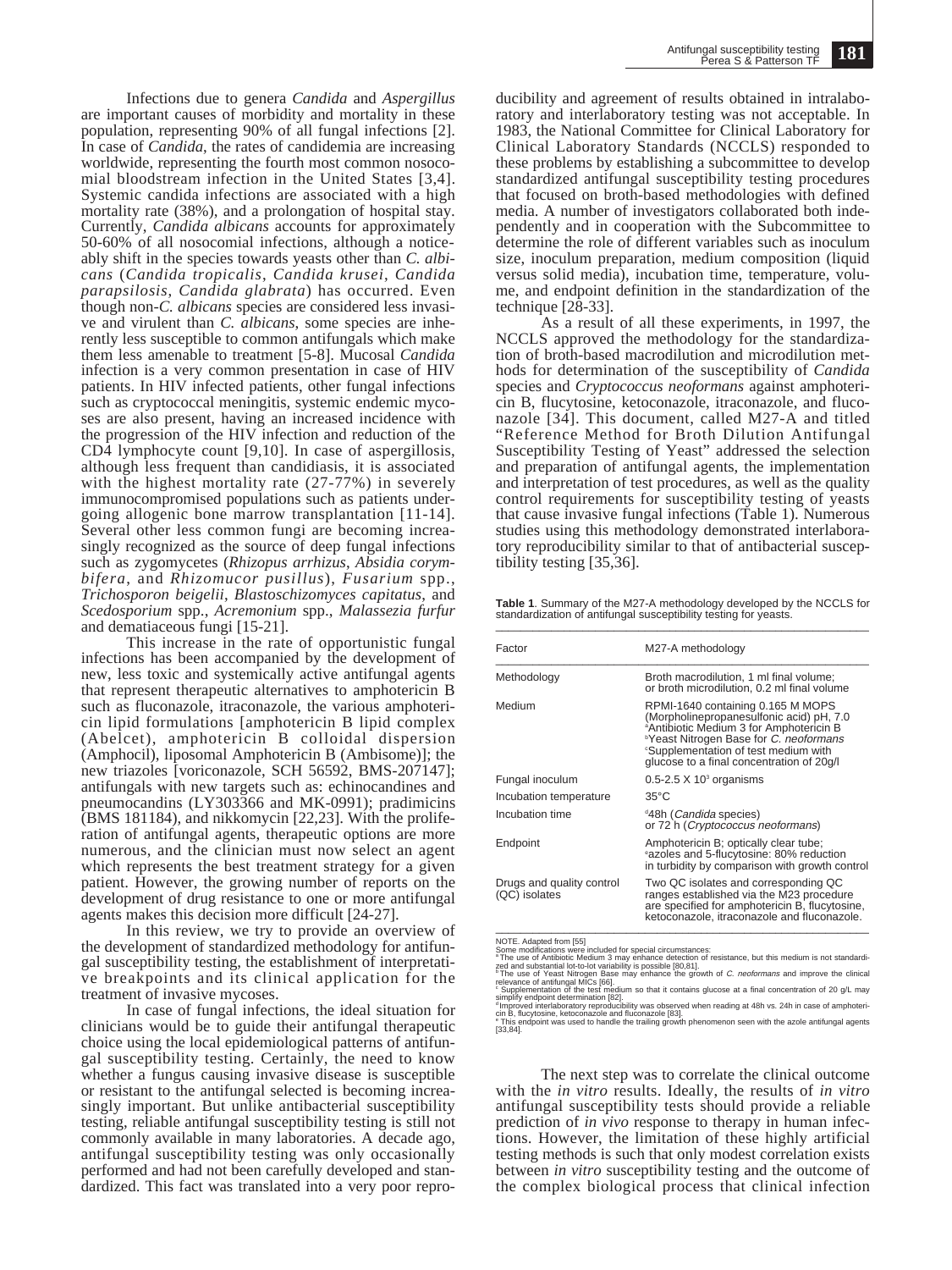represents. Predicting clinical outcome is an extraordinary difficult issue, where the MIC is just a piece of the puzzle in which factors depending of the drug used, the host and the isolate itself participate (Table 2) [37-47]. The problem is, then, to determine the approximate relationship between the MIC and the likelihood of successful outcome, despite these interfering factors.

**Table 2**. Factors other than susceptibility in vitro influencing the clinical out-come of a fungal infection.

| Factors               | Variables                                                                                                                                                          |  |  |
|-----------------------|--------------------------------------------------------------------------------------------------------------------------------------------------------------------|--|--|
| Drug pharmacokinetics | Dosing regimen, biodisponibility,<br>drug stability, metabolism, drug interactions,<br>protein binding, metabolites,<br>tissue penetration, postantifungal effect. |  |  |
| Host factors          | Patient compliance, immune system,<br>type of infection, underlying disease                                                                                        |  |  |
| Site of infection     | Source of infection, drug penetration,<br>presence of foreign body (prosthetic<br>devices, intravascular catheters),<br>abscess formation.                         |  |  |
| Pathogen              | Virulence factors; evasion of host<br>inflammatory response, biofilm formation,<br>decrease virulence by the acquisition of<br>resistance                          |  |  |

NOTE. Adapted from [55]

Prior to the establishment of interpretative breakpoints for antifungal susceptibility testing using the results obtained in clinical trials, attempts have been made to correlate the clinical outcome with *in vitro* results using animal models [48-53]. This method offers the advantage of fully integrating the effects of both the antimicrobial and the host factors. By performance of parallel studies of organisms that differ only in their susceptibility *in vitro*, the effect of MIC can be studied in detail. This technique is powerful, and studies with antifungal agents have often demonstrated general correlation with MIC and outcome. Unfortunately, animal models of infection may not necessarily mimic human infection. In addition, drug kinetics often differ substantially between man and other animals. However, these types of results can provide a very useful starting point for the establishment of the correlation between *in vitro* results and *in vivo* clinical outcome.

## *Candida*

An early attempt to correlate *in vitro* antifungal susceptibility data with clinical outcome was published by Ghannoum *et al.* in 1996 [54]. In their review, they examined all the studies published in the literature that contained data about MIC and clinical outcomes in humans, and concluded that *in vitro* susceptibility testing could predict outcome only in selected clinical situations, such as fluconazole-treated AIDS patients with oropharyngeal candidiasis. In the case of more complex clinical situations, such as heterogeneous patients with invasive candidiasis, no such clear-cut correlation was present. One year later, tentative breakpoints for susceptibility testing of fluconazole and itraconazole MICs against *Candida* species were established largely using data from oropharyngeal candidiasis [55]. Four principles of interpretation of antimicrobial susceptibility testing were employed in the method: i) an MIC is not a physical or chemical measurement; ii) host factors are often more important than susceptibility test results in determining clinical outcome; iii) susceptibility *in vitro* may not always predict success of a particular therapy, but the possibility of failure for a particular drug or dosage when an infection is caused by a resistant isolate.

The data packages developed by the manufacturers of the antifungals fluconazole (Pfizer, USA) and itraconazole (Janssen Pharmaceutica, USA) that contained MICs of *Candida* isolates and outcome data from trials of therapy with either fluconazole and itraconazole for oropharyngeal candidiasis in patients with AIDS, and also, in the case of fluconazole, from patients with invasive candida infections were analyzed. In case of fluconazole, 636 *Candida* isolates from patients enrolled in six trials of fluconazole as therapy for oropharyngeal candidiasis in patients with AIDS (528 isolates: 77% *C. albicans*, 13% *C. glabrata*, 5% *C. tropicalis*, 3% *C. krusei*, and 2% other species) and from three trials of fluconazole as therapy for nonneutropenic patients with bloodstream and visceral candidiasis infection (108 isolates) were evaluated [56- 62]. Based on the data analyzed, tentative breakpoints of  $\leq$  8 µg/ml as susceptible and  $\geq$ 64 µg/ml as resistant were established. Isolates inhibited by fluconazole at concentrations of 16-32 µg/ml that respond to increased doses of fluconazole, were placed in the new category called susceptible dose dependent (S-DD). It was concluded that the response to fluconazole varied with the MIC, that is, higher doses of fluconazole can be used to treat patients infected with isolates for which MICs are higher; and failure of fluconazole therapy becomes likely when the MIC determined by NCCLS methodology exceeds the predicted peak serum levels of fluconazole expected for a given dosing regiment. These conclusions are strongest for patients with oropharyngeal candidiasis and *C. albicans* infection being more limited the available data for correlating MIC with outcome for non-*C. albicans* infections and for invasive candida infections. For *C. krusei*, the definition of susceptible and resistant does not apply since this organism is considered to be intrinsically resistant to fluconazole.

In case of itraconazole, 355 *Candida* species isolates (87% *C. albicans*, 9% *C. glabrata*, 2% *C. krusei* and 2% other species), from HIV patients enrolled in four trials of itraconazole solution as therapy for oropharyngeal candidiasis were studied [63]. As with fluconazole, consideration of the overall clinical data and their correlation with the pharmacokinetics of itraconazole allowed to conclude that the response of oropharyngeal candidiasis to itraconazole varies with MIC. Based on the data analyzed, tentative itraconazole breakpoints of  $\leq 0.125 \text{ µg/ml}$ as susceptible and  $\geq 1.0 \mu g/ml$  as resistant were established. Because infections due to isolates for which the itraconazole MIC are 0.25-0.5 µg/ml were observed to respond more often if higher itraconazole plasma levels were ensured, there were placed in the susceptible dose dependent category, that means susceptibility is dependant on achieving the maximal possible blood level.

These data were developed only in patients with mucosal infection, so that the extrapolation of these data to patients with invasive candidal infection is not established.

The guidelines for interpreting the MIC of fluconazole and itraconazole proposed represented a substantial advance in the process of making antifungal susceptibility a clinically useful tool (Table 3). Even though, it is important to remark on the limitations of the approach:

- 1. The breakpoint proposed are only valid for two drugs, fluconazole and itraconazole, and only for the *Candida* genus.
- 2. The *in vivo-in vitro* correlation for isolates at the higher MIC values obtained was not as strong in case of yeasts other than *C. albicans* and also in the case of systemic mycoses.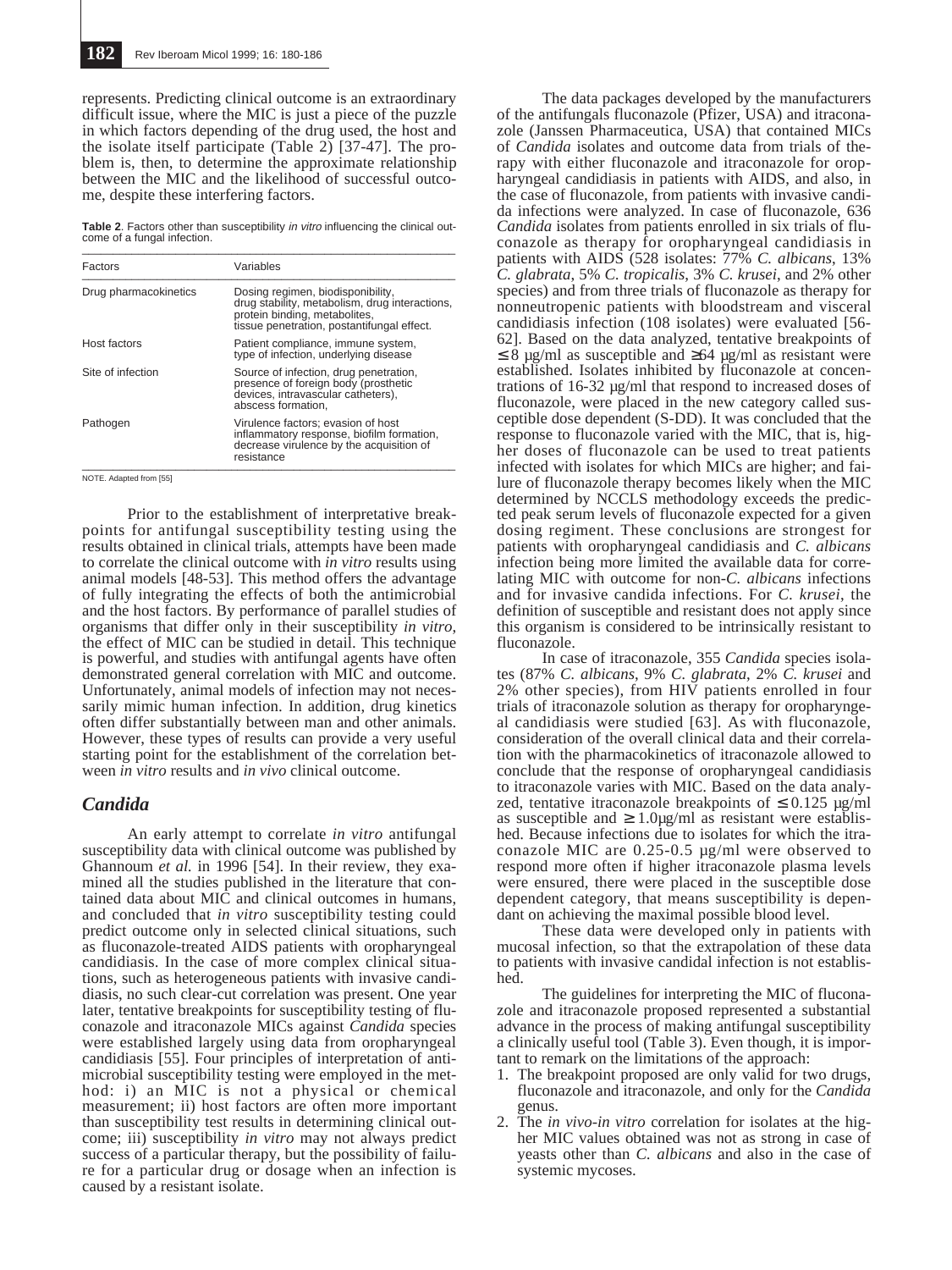**Table 3.** Tentative breakpoints for fluconazole and itraconazole when the<br>MIC is determined by M27-A<sup>a,b</sup>.

|                             | Range of MICs (µg/ml) per category |                                                  |                  |  |  |
|-----------------------------|------------------------------------|--------------------------------------------------|------------------|--|--|
| Antifungal agent            | Susceptible<br>(S)                 | Susceptible-dose<br>dependent(S-DD) <sup>c</sup> | Resistant<br>(R) |  |  |
| Fluconazole<br>Itraconazole | <8<br>≤0.125                       | 16-32<br>$0.25 - 0.5$                            | >64<br>>1        |  |  |

<sup>a</sup> Isolates for *C. krusei* should be considered resistant to fluconazole regardless of the reported MIC to flu-<br>conazole<br><sup>c</sup> Botakpoints values are applicable for MICs determined according to NCCLS-approved methods only<br>

# *Cryptococcus neoformans*

*C. neoformans* is the cause of the most common life-threating fungal infection in patients with AIDS. Given the high incidence of relapse after initial antifungal therapy with amphotericin and flucytosine, the current management includes lifelong suppresive therapy fluconazole [64]. Chronic use of azoles for long-term suppressive therapy may become a factor for the selection of cryptococcal isolates that are more resistant to azoles, although the development of the fluconazole resistance has been very uncommon [65].

Throughout the development of the M27 methodology, it was clear that this approach was suboptimal for the testing of *C. neoformans*, because of the slow growth rate obtained in the RPMI 1640 broth, requiring 72 h of incubation, and because the fact that some strains did not even grow. A modification of the NCCLS method, using yeast nitrogen base medium buffered to a pH of 7.0, an inoculum of 104 cells/ml, and incubation at 35°C for 48 h in a microdilution format was developed. The MIC endpoint was read spectrophotometrically and for fluconazole was defined as 50% inhibition at 420 nm [66]. A multicenter evaluation of this method demonstrated an excellent level of interlaboratory agreement (96%) and an overall agreement of 90% with the M27 microdilution method [67]. There is only one study in which the correlation between the clinical outcome of patients with cryptococcal infection with the *in vitro* results for fluconazole was studied using this methodology, in which seventy-six patients with acute AIDS-associated cryptococcal meningitis that were treated with fluconazole  $\pm$  flucytosine were enrolled. It was observed that those cases where the MIC of fluconazole was 0.25 µg/ml had a 25% treatment failure. This probability of failure increased to >80% for those whose MIC of fluconazole was 16µg/ml [68].

## **Filamentous fungi**

The importance of susceptibility testing with pathogenic filamentous fungi has been less thoroughly studied compared to yeasts. Recently, a proposal method (M38-P) to standardize the *in vitro* antifungal susceptibility testing for moulds has been established (Table 4) [69]. Prior to this, studies to examine the role of different variables [inoculum size, type of inocula, incubation temperature, time of reading] as well as collaborative interlaboratory evaluations of the M27 reference method adapted to testing of moulds were developed. The initial collaborative six-center study evaluated the use of macrodilution and microdilution broth methods to determine the in vitro susceptibility of 25 isolates of filamentous fungi (*Aspergillus fumigatus*, *Aspergillus flavus*, *Pseudallescheria boydii*, *R. arrhizus*, and *Sporothrix schenckii*) to amphotericin B, fluconazole, itraconazole, **Table 4.** Summary of the methodology developed for standardization of antifungal susceptibility testing for filamentous fungi (M38-P).

| Factor                        | M38-P methodology                                                                                                                                                      |  |  |
|-------------------------------|------------------------------------------------------------------------------------------------------------------------------------------------------------------------|--|--|
| Methodology                   | Broth macrodilution, 1 ml final volume;<br>or broth microdilution, 0.2 ml final volume                                                                                 |  |  |
| Medium                        | RPMI-1640 containing 0.165 M MOPS<br>(Morpholinepropanesulfonic acid) pH, 7.0                                                                                          |  |  |
| Fungal inoculum               | $0.4 - 5 \times 10^{4}$ CFU/ml                                                                                                                                         |  |  |
| Incubation temperature        | $35^{\circ}$ C                                                                                                                                                         |  |  |
| Incubation time               | 21-26 h (Rhizopus spp.)<br>46-50 h (most other opportunistic<br>filamentous fungi: Fusarium spp.,<br>Aspergillus spp., and Sporothrix schenkil)<br>70-74 h (P. boydii) |  |  |
| Endpoint                      | Amphotericin B; optically clear tube; azoles,<br>flucytosine: $\geq 50\%$ reduction in turbidity by<br>comparison with growth control                                  |  |  |
| Quality control (QC) isolates | C. parapsilosis ATCC 22019,<br>C. krusei ATCC 6258,<br>A. flavus <sup>®</sup> and A. fumigatus <sup>®</sup>                                                            |  |  |

<sup>a</sup> ATCC numerical designation still pending

miconazole, and ketoconazole [70]. The results of this study were very encouraging and demonstrated excellent intralaboratory and interlaboratory agreement (90-100%) for macrodilution and microdilution methods in testing of amphotericin B, fluconazole, miconazole, and ketoconazole. A lower level of agreement (70-90%) was observed in the testing of itraconazole. A subsequent large-scale study involving 11 laboratories and 30 isolates representing six species of opportunistic mould pathogen showed a high level of interlaboratory agreement among the MICs determined by a broth microdilution adaptation of the M27 method [71]. The results obtained by other independent investigators using microdilution techniques following the M27 reference method with minor modifications (incubation temperature 25°C) were similar [72].

The clinical importance of mould infections in immunocompromised hosts cannot be overstated; however, the incidence of infections with most opportunistic mould pathogens is too low to permit a large-scale prospective comparison of antifungal MICs for moulds with the clinical results of antifungal treatment. For this reason, to date, there are minimal clinical data to support the relevance of filamentous fungi susceptibility testing *in vitro.* However, several studies in animal models have correlated efficacy with susceptibility results for some genera of moulds (Table 5) [73]. The results of the animal experiments carried out by Odds *et al.* in which the activities of amphotericin B and itraconazole were determined in relation of previously calculated MICs of the infecting isolates, for both drugs the treatment responses judged as showing some activity of the agent were associated with lower MICs than the responses considered as showing no activity *in vivo*. For the fungi for which the amphotericin B or the itraconazole MIC was less than 1  $\mu$ g/ml, a response of some kind was seen in the experimental infections. For the fungi for which the amphotericin B MICs were at or above 2 µg/m or the itraconazole MICs were at or above 1µg/m, no response was seen. However, the overlap (amphotericin B) and 1-dilution difference (itraconazole) in MICs associated with response judged as active and inactive suggest that such MICs could not be interpreted as predicting treatment outcome in these animal models. The conclusion of the study was that just a limited association between MIC and treatment outcome was seen but that such association could be determined with confidence for less than half of the isolates studied because of the limitations of the animal model used.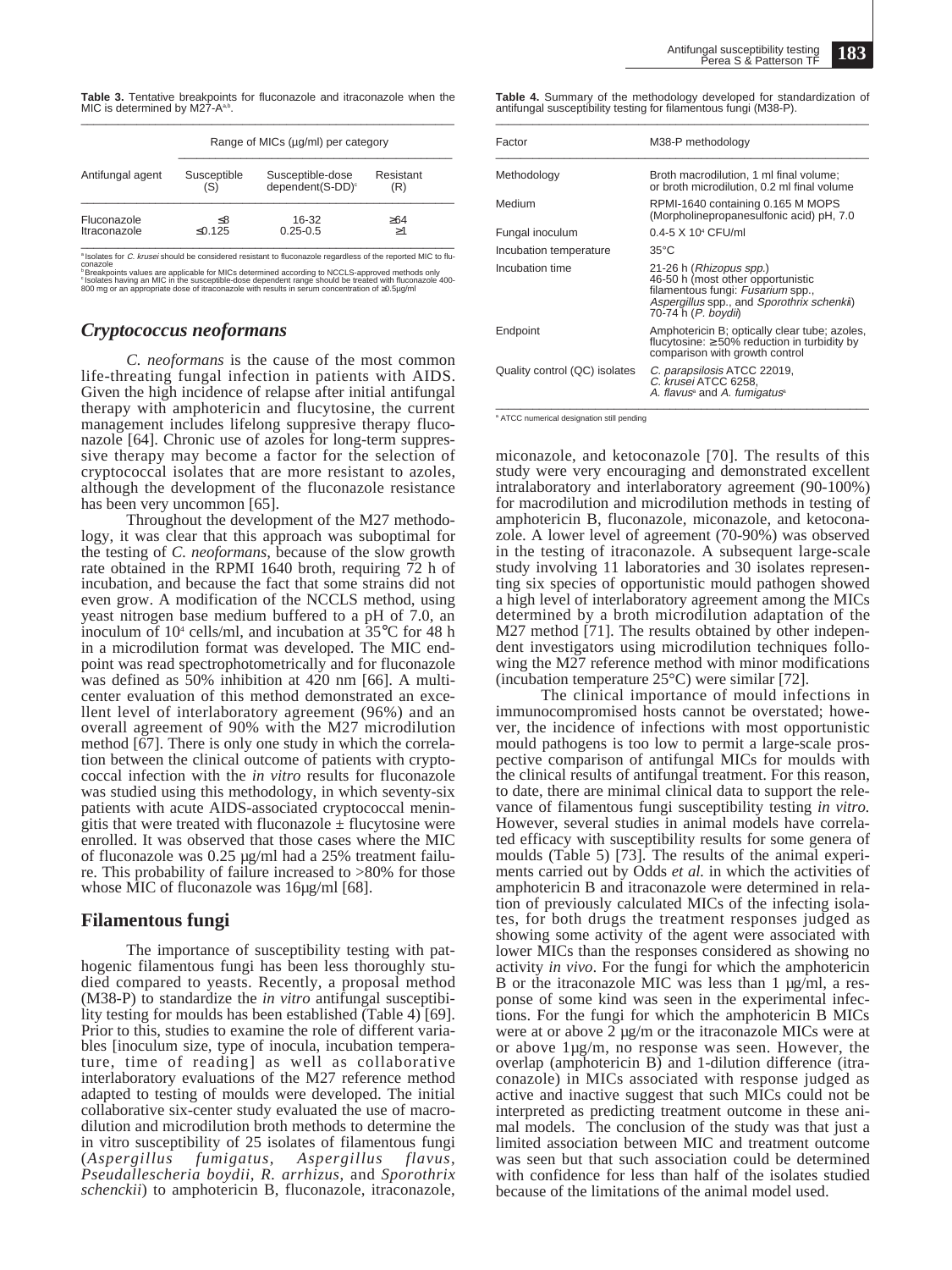| Results for amphotericin B                                                                                                                                    |                            | Results for itraconazole                                                       |                                                                                                                                                               |                            |                                                                                         |
|---------------------------------------------------------------------------------------------------------------------------------------------------------------|----------------------------|--------------------------------------------------------------------------------|---------------------------------------------------------------------------------------------------------------------------------------------------------------|----------------------------|-----------------------------------------------------------------------------------------|
| Fungus isolate (n)                                                                                                                                            | <b>MIC</b><br>$(\mu g/ml)$ | Response                                                                       | Fungus isolate (n)                                                                                                                                            | <b>MIC</b><br>$(\mu g/ml)$ | Response                                                                                |
| Rhizopus arrhizus (2)<br>Aspergillus flavus (1)<br>Aspergillus fumigatus (1)<br>Fusarium solani (1)<br>Fusarium oxysporium (2)<br>Pseudallescheria boydii (2) | 0.25                       | Active<br>Not active<br>Active<br>Not active<br>Not active/? $b$<br>Not active | Aspergillus fumigatus (1)<br>Aspergillus flavus (1)<br>Pseudallescheria boydii (2)<br>Rhizopus arrhizus (2)<br>Fusarium oxysporium (2)<br>Fusarium solani (1) | 0.25<br>0.5<br>>16<br>>16  | Active<br>Active<br>Not active<br>Not active<br>Not active/? <sup>b</sup><br>Not active |

**Table 5.** Evaluation of correlation between antifungal susceptibilities of filamentous fungi in vitro and antifungal treatment outcomes in animal infection models<sup>a</sup> .

NOTE. Adapted from [73]<br>\* The isolates are those used in reference [70] for the study of standardization of antifungal susceptibility testing.<br><sup>8</sup> Results were too inconclusive for interpretation.

In case of endemic mycoses (*Coccidioides immitis*, *Histoplasma capsulatum*, *Blastomyces dermatitidis, Paracoccidioides brasiliensis*) very few studies have been made to determine the role of different variables such as inoculum size, type of inoculum, incubation temperature and time of reading in order to develop a reproducible method for antifungal susceptibility testing [74].

The field of antifungal susceptibility testing has progressed considerably since 1982. The development of standardized susceptibility testing procedures, quality control strains, and the optimization of the M27 method have placed antifungal susceptibility testing well within the reach of many clinical microbiology laboratories.

Currently, the recommended guidelines for studying clinical fungal isolates and antifungal susceptibility testing are as follows:

- 1. Periodic batch antifungal susceptibility testing of clinical isolates to establish the susceptibility for fluconazole and 5-FC against *Candida* spp.
- 2. Oropharyngeal candidiasis in patients with AIDS unresponsive to azole therapy (fluconazole, itraconazole, 5-FC)
- 3. Testing of isolates from deep sites, especially non-albicans isolates (fluconazole, itraconazole (rare), and flucytosine (rare).

In case of cryptococcal isolates, even though the results obtained with the broth microdilution method appear to be superior compared to those obtained with the NCCLS reference method, additional studies will be necessary to standardize this method and to allow its use in testing of *C. neoformans* against other antifungal agent. In case of mould infection, the routine testing for any class of isolates is still not recommended.

Evidence to support the clinical relevance of antifungal susceptibility testing will continue to grow as standardized methodology for yeasts and filamentous fungi evolves and large-scale surveys of clinical isolates are completed. Future efforts must be directed toward different issues such as:

- 1. Alternative approaches that are more convenient and easy to perform, in order to reduce the amount of work and the subjectivity and improve the results of current procedures, such as the E-test and disk diffusion techniques [75-76].
- 2. Improvement of the proposed methodology for filamentous fungi.
- 3. Establishment of interpretative breakpoints for the new antifungal agents under development, and for the currently available amphotericin B lipid formulations. Each of these new agents will pose additional challenges to the existing methodology, which may require additional adjustment in order to accurately reflect their clinically relevant antifungal activity [77].
- 4. Improvement of the correlation of *in vitro* results with *in vivo* clinical outcome in case of invasive *albicans* and no-*C. albicans* infections, as well as filamentous fungi invasive infections.

The currently high interest in fungal infections that has been stimulated by a raise in their incidence in immunocompromised patients has led to increased interest to antifungal susceptibility testing. Because of the long way we still have in front of us to determine a better correlation between clinical outcome in invasive fungal infections and MIC, the microbiology laboratory and clinicians must work to clarify the relative value of the antifungal susceptibility testing in the management of invasive mycoses, where a decision not to use a particular antifungal agent only because of a finding of "resistance" *in vitro* might have catastrophic consequences for the patient [78,79].

> *Work in the laboratory of TFP is supported by Public Health Service grants 1 R01 DE11381, and M01-RR-01346 for the Frederic C. Bartter General Clinical Research Center.*

#### **References**

- 1. Lortholary O, Dupont B. Antifungal prophylaxis during neutropenia and immunodeficiency. Clin Microbiol Rev 1997;13:
- 477-504. 2. Warnock DW. Fungal infections in neutropenia: current problems and chemotherapeutic control. J Antimicrob Chemother 1998;41:95-105.
- 3. Pfaller MA, Jones RN, Doern GV, et al.<br>International surveillance of blood stream

infections due to Candida species from the SENTRY antimicrobial surveillance program in North America and Latin America, 1997 and 1998 [abstract no.<br>F115, p. 319]. In program and abstract of<br>the 99ª General Meeting of the American Society for Microbiology, Chicago, IL, 1999.

4. Viscoli C, Girmenia C, Marinus A, Martino P, Meunier F. A surveillance study of fun-

gemia in cancer patients in Europe. Invasive Fungal Infections Cooperative Group (IFIG of EORTC) [abstract 2]; Trends in Invasive Fungal Infections 3, Brussels, 1995.

- 5. Lewis RE, Klepser ME, Pfaller MA. Update on clinical antifungal susceptibility testing<br>for *Candida* species. Pharmacotherapy 1998;18:509-515.
- 6. Wingard JR. Importance of Candida spe-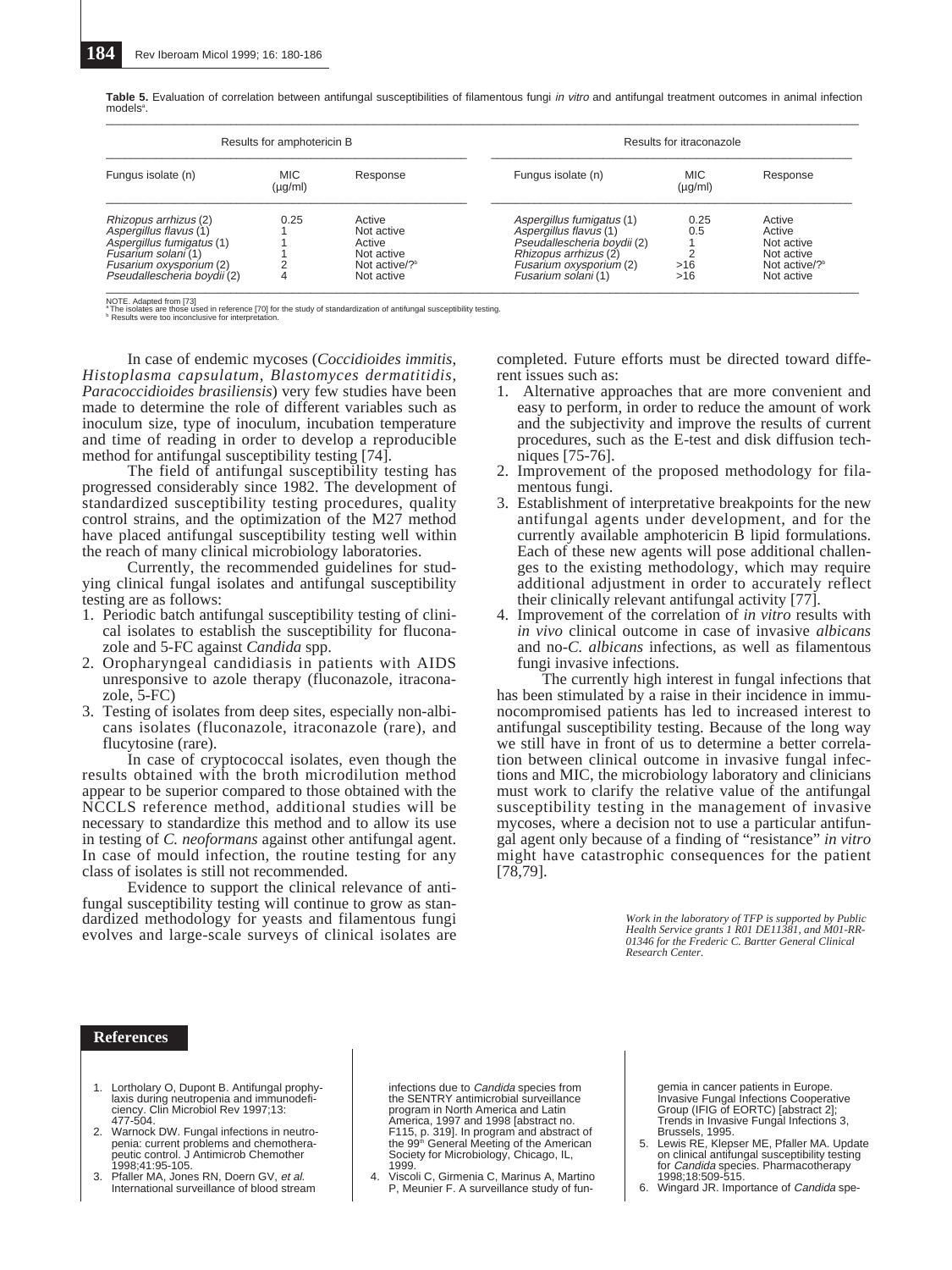cies other than *C. albicans* as pathogens in<br>oncology patients. Clin Infect Dis 1995; 20:115-125.

- 7. Pfaller MA. Nosocomial candidiasis: emerging species, reservoirs, and modes of transmision. Clin Infect Dis 1996;22 (Suppl 2): S89-S94.
- 8. Coleman DC, Rinaldi MG, Haynes KA, et al. Importance of Candida species other
- 
- than *Candida albicans* as opportunistic pathogens. Med Mycol 1998;1:156-165.<br>Ampel NM. Emerging disease issues and<br>fungal pathogens associated with HIV<br>infection. Emerg Infect Dis 1996;2:109-116.<br>10. Wheat LJ. Diagnosis a
- 11. Latgé JP. Aspergillus fumigatus and asper-gillosis. Clin Microbiol Rev 1999;12:310- 350.
- 12. Patel R, Paya CV. Infections on solid organ transplant recipients. Clin Microbiol Rev 1997;10:86-124.
- 13. Varthalitis I, Meunier F. Prophylaxis of fun-<br>gal infections. In Meunier F (Ed.) Bailliere's<br>clinical infectious diseases, vol. 2. Bailliere<br>Tindall, London, 1995;157-177<br>14. Warnock DW. Fungal complications of
- transplantation: diagnosis, treatment and prevention. J Antimicrob Chemother 1995; 36:73-90.
- 15. Van den Saffele JK, Boelaert JR. Zygomycosis in HIV-positive patients: review of the literature. Mycoses
- 1996;39:77-84.<br>16. Annaissie E, Bodey GP, KantarjianH, *et al.*<br>New spectrum of fungal infections in<br>patients with cancer. Rev Infect Dis 1989;2:369-378.
- 17. Perfect JR, Schell WA. The new fungal opportunists are coming. Clin Infect Dis 1996;22(Suppl. 2):S112-S118. 18. Gamis AS, Gudnason T, Gieink GS.
- Disseminated infection with Fusarium in recipients of bone marrow transplants. Rev Infect Dis 1991;13:1077-1088
- 19. Anaissie E, Kantarajan H, Ro J, *et al.*<br>The emerging role of *Fusarium* infections in<br>patients with cancer. Medicine 1988;67:
- 77-83.<br>20. Walsh TJ, Newman KR, Moody M,<br>Wharon RC, Wade JC. Trichosporonosis in<br>patients with neoplastic disease. Medicine<br>(Baltimore) 1986;65:268-279.<br>21. Annaissie E. Opportunistic mycoses in the<br>immunocompromised host:
- immunocompromised host: experience at a<br>cancer center and review. Clin Infect Dis
- 1992;14(Suppl.1):S43-S53. 22. Georgepapadakou NH, Walsh TJ. Antifungal agents: chemotherapeutic targets and immunologic strategies. Antimicrob Agents Chemother 1996; 40:
- 
- 279-291.<br>
23. Sheehan DJ, Hitchcock CA, Sibley CM.<br>
Current and emerging azole antifungal<br>
agents. Clin Microbiol Rev 1999;12:40-79.<br>
24. Rex JH, Rinaldi MG, Pfaller MA. Resistance<br>
of *Candida* species to fluconazole.<br>
An
- immunodeficiency virus infection. Clin Infect Dis 1998;26:556-565.
- 26. Franz R, Kelly SL, Lamb DC, Kelly DE, Ruhnke M, Morschhauser J. Multiple mole-cular mechanisms contribute to stepwise development of fluconazole resistance in clinical *Candida albicans* strains. Antimicrob<br>Agents Chemother 1998;42: 3065-3072.
- 27. White TC, Marr KA, Bowden RA. Clinical, cellular, and molecular factors that contribu-te to antifungal drug resistance. Clin
- Microbiol Rev 1998;11:382-402. 28. Espinel-Ingroff A, Kerkering TM, Goldson PR, Shadomy S. Comparison study of broth macrodilution and microdilution antifungal susceptibility tests. J Clin Microbiol 1991; 29:1089-1094.
- 29. Guinet R, Nerson D, DeClosets F, et al. Collaborative evaluation in seven laboratories of a standardized micromethod for yeast susceptibility testing. J Clin Microbiol 1988; 26:2307-2312.
- 30. Shawar R, Paetnick V, Witte Z, Ensign LG, Anaissie E, LaRocco M. Collaborative investigation of broth microdilution and semisolid agar dilution for in vitro susceptibility testing of Candida albicans. J Clin Microbiol 1992;30:1976-1981.
- 31. Galgiani JN. Susceptibility testing of fungi: current status of the standardization progress. Antimicrob Agents Chemother 1993;37:2517-2521.
- 32. Pfaller MA, Rinaldi MG, Galgiani JN, *et al.*<br>Collaborative investigation of variables in<br>susceptibility testing of yeasts. Antimicrob<br>Agents Chemother 1990;34:1648-1654.<br>33. Rex JH, Pfaller MA, Rinaldi MG, Polak N,
- Galgiani JN. Antifungal susceptibility tes-ting. Clin Microbiol Rev 1993;6:367-381. 34. National Committee for Clinical and
- Laboratory Standards. Reference method for broth dilution antifungal susceptibility of yeasts. Approved standard M27-A.<br>National Committee for Clinical and<br>Laboratory Standards, Wayne PA, 1997.<br>35. Pfaller MA, Bale M, Buschelman B, *et al.*
- Quality control guidelines for National Committee for Clinical Laboratory Standards recommended broth macrodilution testing of amphotericin B, fluconazole, and flucytosine. J Clin Microbiol 1995;33: 1104-1107.
- 36. Rex JH, Pfaller MA, Lancaster M, Odds FC, Bolmstrom, Rinaldi MG. Quality control guidelines for National Committee for Clinical Laboratory Standards recommen-ded broth macrodilution testing of ketoconazole and itraconazole. J Clin Microbiol 1996;34:816-817.
- 37. Pfaller MA, Rex JH, Rinaldi MG. Antifungal susceptibility testing: Technical advances and potential clinical applications. Clin Infect Dis 1997;24:776-784.
- 38. Drusano GL. Role of pharmacokinetics in the outcome of infections. Antimicrob
- Agents Chemother 1988;32:289-297. 39. Debruyne D, Ryckelnyck JP. Clinical phar-macokinetics of fluconazole. Clin
- Pharmacokinetic 1993;24.10-27. 40. Grant SM, Clissold SP. Itraconazole. Drugs 1989;37:310-344.
- 41. Barza M, Cuchural G. General principles of antibiotic tissue penetration. J Antimi-crob Chemother 1985;15:59-75.
- 42. Wise R. The relevance of pharmacokine-tics to in-vitro models: protein bindingdoes it matter? J Antimicrob Chemother
- 1985;15:77-83. 43. Hawser SP, Douglas LJ. Resistance of Candida albicans biofilms to antifungal agents. Antimicrob Agents Chemother 1995;39:2128-2131.
- 44. Rex JH. Catheters and candidemia. Clin Infect Dis 1996;22:467-70. 45. Minguez F, Chiu ML, Lima JE, Ñique R,
- Prieto J. Activity of fluconazole: postanti-fungal effect, effects of low concentrations and of pretreatment on the susceptibility of
- Candida albicans to leucocytes. J Antimi-crob Chemother 1994;34:93-100. 46. Graybill JR, Montalbo E, Kirkpatrick WR, Luther MF, Revankar SG, Patterson TF.
- Fluconazole versus *Candida albicans*: a complex relationship. Antimicrob Agents<br>Chemother 1998;42:2938-2942.<br>47. Sanders CC. ART versus ASTs: where<br>are we going? J Antimicrob Chemother<br>1991; 28:621-625.
- 48. Anaissie EJ, Karyotakis NC, Hachem R,<br>Dignani MC, Rex JH, Paetznick V.<br>Correlation between *in vitro* and *in vivo* activity of antifungal agents against<br>*Candida* species. J Infect Dis 1994;170:<br>384-389.
- 49. Van´t Wout JW, Mattie H, Van Futh R. Comparison of the efficacies of amphoteri-cin B, fluconazole, and itraconazole against a systemic Candida albicans infection in normal and neutropenic mice. Antimicrob Agents Chemother 1989;33:
- 147-151. 50. Rogers TE, Galgiani JN. Activity of fluco-nazole (UK49,858) and ketoconazole against Candida albicans in vitro and in vivo. Antimicrob Agents Chemother 1986;30: 418-422.
- 51. Stiller RL, Bennett JE, Scholer HJ, Wall M,<br>Polak A, Stevens DA. Correlation of *in*<br>vitro susceptibility test results with *in vivo* response: flucytosine therapy in a syste-mic candidiasis model. J Infect Dis 1983;147: 1070-1077.
- 52. Fisher MA, Shen SH, Haddad J, Tarry<br>WF. Comparison of *in vivo* activity of fluconazole with that of amphotericin B against Candida tropicalis, Candida gla-brata, and Candida krusei. Antimicrob
- Agents Chemother 1989;33:1443-1446.<br>53. Barchiesi F, Najvar LK, Luther MF, Scalise<br>G, Rinaldi MG, Graybill JR. Variation in flu-<br>conazole efficacy for *Candida albicans* strains sequentially isolated from oral cavi-ties of patients with AIDS in an experimen-
- tal murine candidiasis model. Antimicrob Agents Chemother 1996;40:1317-1320.<br>54. Ghannoum MA, Rex JH, Galgiani JN.<br>Susceptibility testing of fungi: current sta-<br>tus of correlation of *in vitro* data with clini-<br>cal outcome. J Clin Microb 1996;34:
- 489-495.
- 55. Rex JH, Pfaller MA, Galgiani JN, et al.<br>Development of interpretative breakpoints for antifungal susceptibility testing: concep-<br>tual framework and analysis of *in vitro-in* vivo correlation data for fluconazole, itraconazole, and candida infections. Clin Infect Dis 1997;24:235-247.
- 56. Quart AM, Espinel-Ingroff A, Steel- Moore L, Reich D. Evaluation of fluconazole in the treatment of oropharyngeal candidiasis in patients with AIDS. Infect Med 1996;13: 708-713.
- 57. Patterson TF, Revankar SG, Kirkpatrick<br>
WR, et al. Simple method for detecting flu-<br>
conazole-resistant yeast with chromogenic<br>
agar. J Clin Microbiol 1996;34:1794-1797.<br>
58. Espinel-Ingroff A, Quart A, Steel-More L,<br>
- yeast species isolated from nine patients with AIDS during prolonged fluconazole therapy. J Med Vet Mycol 1996; 34:  $111 - 116$ .
- 59. Sangeorzan JA, Bradley SF, He X, *et al.*<br>- Epidemiology of oral candidiasis in HIV infected patients: colonization, infection, treatment, and emergence of fluconazole resistance. Am J Med 1994;97:339-346.
- 60. Webb ML, Gerberding JL, Hadley WK, Lee BL, Stansell JD, Sande MA. The prevalen-ce of oral thrush and fluconazole resistant thrush in HIV+ patients [abstract no. 483] Clin Infect Dis 1995;21:800.
- 61. Redding S, Smith J, Farinacci G, et al. Resistance of *Candida albicans* to flucona-<br>zole during treatment of oropharingeal candidiasis in a patient with AIDS: documentation of *in vitro* susceptibility testing and<br>
DNA subtype analysis. Clin Infect Dis<br>
1994;18:240-242.<br>
62. Rex JH, Pfaller MA, Barry AL, Nelson PW,<br>
Webb CD. Antifungal susceptibility testing
- of isolates from a randomized, multicenter trial of fluconazole versus amphotericin B as treatment of nonneutropenic patients
- with candidemia. Antimicrob Agents<br>Chemother 1995;39:40-44.<br>63. Graybill JR, Vazquez J, Darouiche RO,<br>Morhart R, Moskovitz BL, Malego I.<br>Itraconazole oral solution versus fluconazole treatment of oropharyngeal candidia-<br>sis [abstract no. I200] In program and<br>abstract of the 35<sup>th</sup> Interscience
- Conference on Antimicrobial Agents and<br>Chemotherapy, San Francisco, 1995.<br>64. Van der Host CM, Saag MS, Cloud GA,<br>et al. Treatment of cryptococcal meningitis<br>associated with the acquired immunodeficiency syndrome. N Engl J Med 1997; 337: 15-21. 65. Currie BP, Ghannoum M, Bessen L,
- Casadevall A. Decreased fluconazole susceptibility of a relapse Cryptococcus neo-<br>formans isolate after fluconazole treatment.
- Infect Dis Clin Pract 1995;4:318-319. 66. Ghannoum MA, Ibrahim AS, Fu Y, Shafiq MC, Edwards JE, Criddle RS. Susceptibility testing of *Cryptococcus neo*formans: a microdilution technique. J Clin Microbiol 1992;30:2881-2886.
- 67. Sanati H, Messer SA, Pfaller M, et al.<br>Multicenter evaluation of broth microdilution method for susceptibility testing of Cryptococcus neoformans against flucona-<br>zole. J Clin Microbiol 1996;34:1280-1282.<br>68. Witt MD, Lewis RJ, Larsen RA, *et al.*<br>Identification of patients with acute AIDS-
- associated cryptococcal meningitis who can be effectively treated with fluconazole: the role of antifungal susceptibility testing. Clin Infect Dis 1996;22:322-328.
- 69. National Committee for Clinical and Laboratory Standards. Reference method for broth dilution antifungal susceptibility of conidium-forming filamentous fungi; Proposed standard. NCCLS document M38-P. Wayne, PA, 1998.